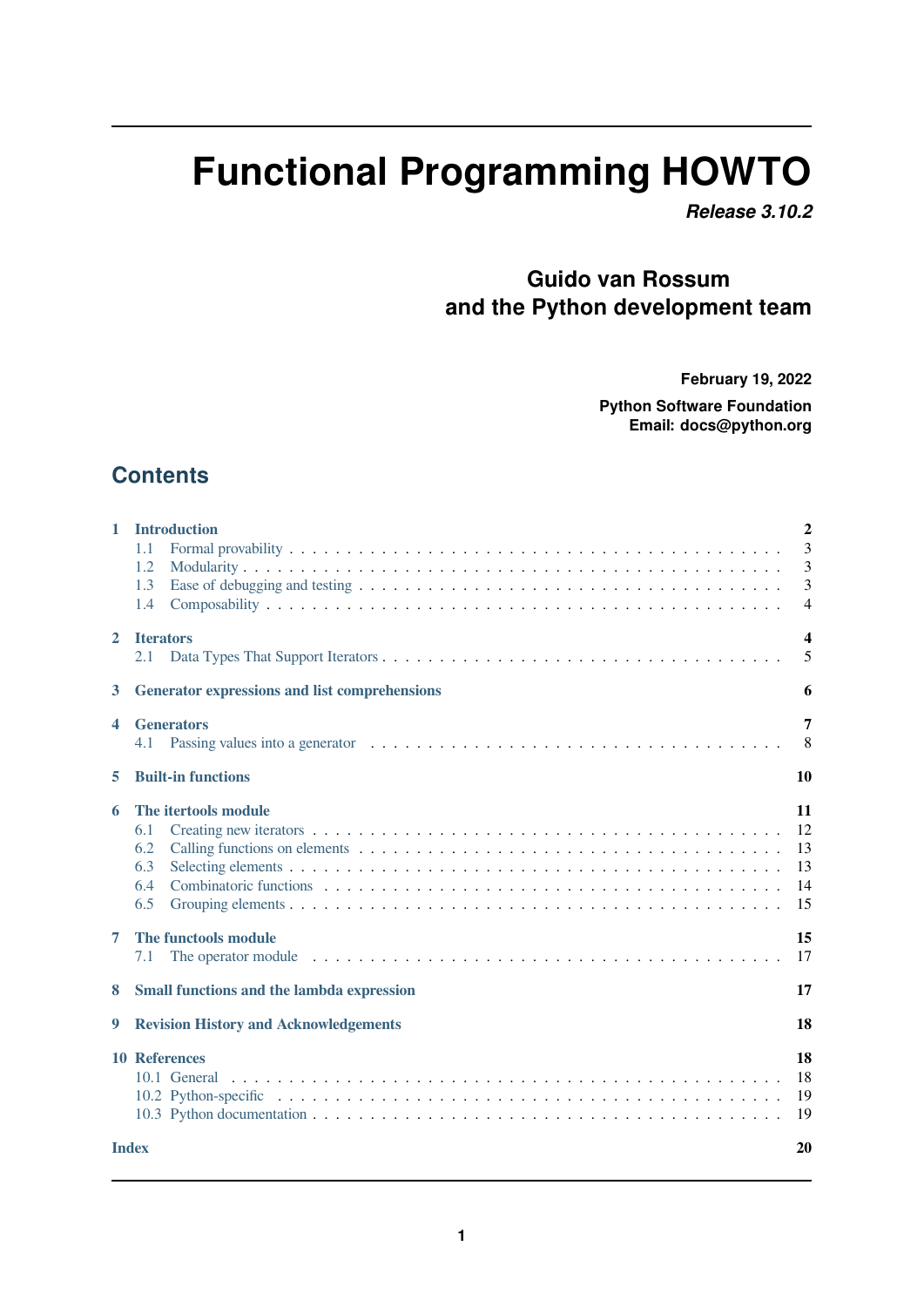**Author** A. M. Kuchling

**Release** 0.32

In this document, we'll take a tour of Python's features suitable for implementing programs in a functional style. After an introduction to the concepts of functional programming, we'll look at language features such as iterators and generators and relevant library modules such as itertools and functools.

# **1 Introduction**

<span id="page-1-0"></span>This section explains the basic concept of functional programming; if you're just interested in learning about Python language features, skip to the next section on *Iterators*.

Programming languages support decomposing problems in several different ways:

- Most programming languages are **procedural**: programs are lists of instructions that tell the computer what to do with the program's input. C, Pas[cal, and e](#page-3-1)ven Unix shells are procedural languages.
- In **declarative** languages, you write a specification that describes the problem to be solved, and the language implementation figures out how to perform the computation efficiently. SQL is the declarative language you're most likely to be familiar with; a SQL query describes the data set you want to retrieve, and the SQL engine decides whether to scan tables or use indexes, which subclauses should be performed first, etc.
- **Object-oriented** programs manipulate collections of objects. Objects have internal state and support methods that query or modify this internal state in some way. Smalltalk and Java are object-oriented languages. C++ and Python are languages that support object-oriented programming, but don't force the use of object-oriented features.
- **Functional** programming decomposes a problem into a set of functions. Ideally, functions only take inputs and produce outputs, and don't have any internal state that affects the output produced for a given input. Wellknown functional languages include the ML family (Standard ML, OCaml, and other variants) and Haskell.

The designers of some computer languages choose to emphasize one particular approach to programming. This often makes it difficult to write programs that use a different approach. Other languages are multi-paradigm languages that support several different approaches. Lisp, C++, and Python are multi-paradigm; you can write programs or libraries that are largely procedural, object-oriented, or functional in all of these languages. In a large program, different sections might be written using different approaches; the GUI might be object-oriented while the processing logic is procedural or functional, for example.

In a functional program, input flows through a set of functions. Each function operates on its input and produces some output. Functional style discourages functions with side effects that modify internal state or make other changes that aren't visible in the function's return value. Functions that have no side effects at all are called **purely functional**. Avoiding side effects means not using data structures that get updated as a program runs; every function's output must only depend on its input.

Some languages are very strict about purity and don't even have assignment statements such as  $a=3$  or  $c = a +$ b, but it's difficult to avoid all side effects, such as printing to the screen or writing to a disk file. Another example is a call to the print() or time. sleep() function, neither of which returns a useful value. Both are called only for their side effects of sending some text to the screen or pausing execution for a second.

Python programs written in functional style usually won't go to the extreme of avoiding all I/O or all assignments; instead, they'll provide a functional-appearing interface but will use non-functional features internally. For example, the implementation of a function will still use assignments to local variables, but won't modify global variables or have other side effects.

Functional programming can be considered the opposite of object-oriented programming. Objects are little capsules containing some internal state along with a collection of method calls that let you modify this state, and programs consist of making the right set of state changes. Functional programming wants to avoid state changes as much as possible and works with data flowing between functions. In Python you might combine the two approaches by writing functions that take and return instances representing objects in your application (e-mail messages, transactions, etc.).

Functional design may seem like an odd constraint to work under. Why should you avoid objects and side effects? There are theoretical and practical advantages to the functional style: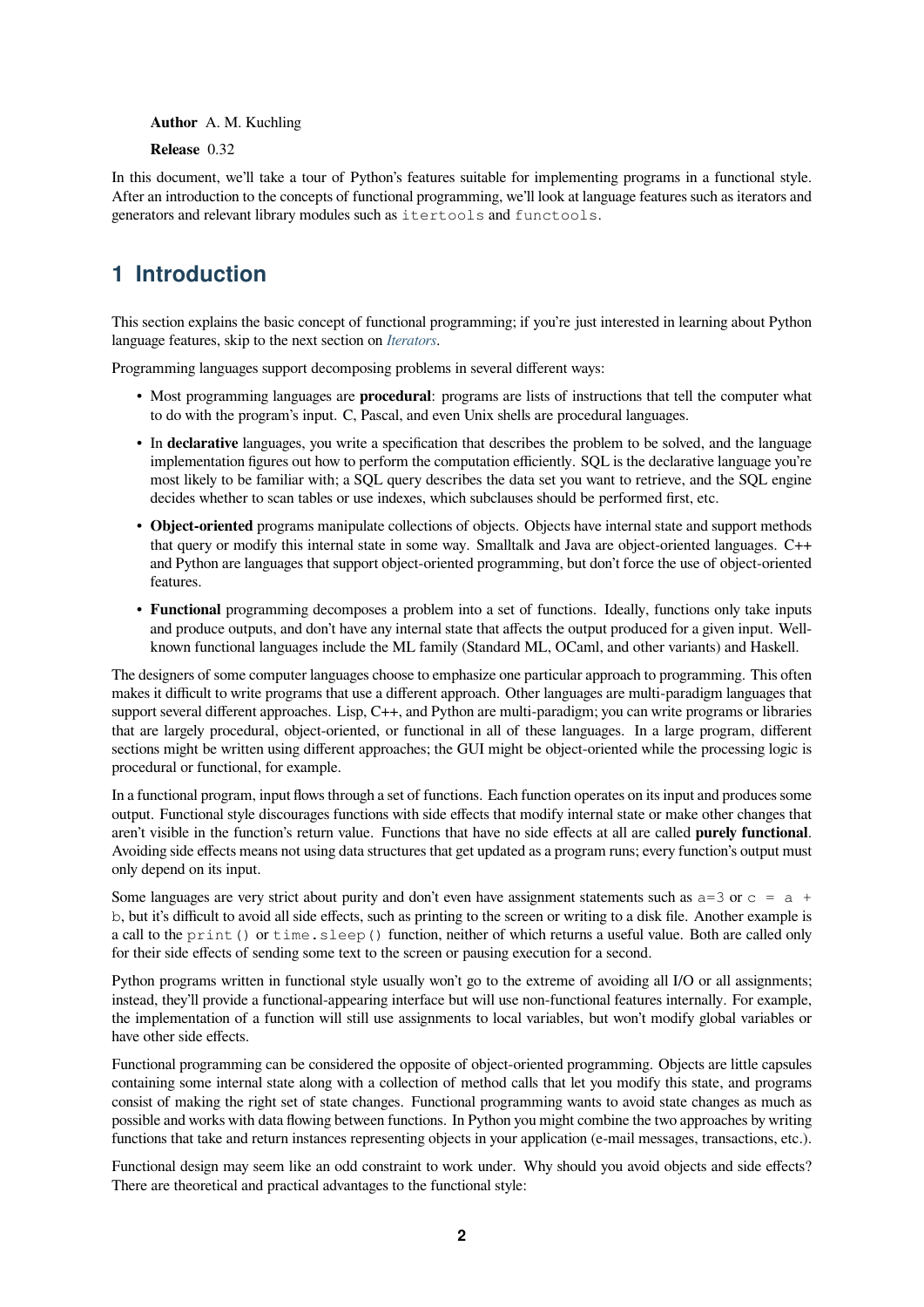- Formal provability.
- Modularity.
- Composability.
- Ease of debugging and testing.

# <span id="page-2-0"></span>**1.1 Formal provability**

A theoretical benefit is that it's easier to construct a mathematical proof that a functional program is correct.

For a long time researchers have been interested in finding ways to mathematically prove programs correct. This is different from testing a program on numerous inputs and concluding that its output is usually correct, or reading a program's source code and concluding that the code looks right; the goal is instead a rigorous proof that a program produces the right result for all possible inputs.

The technique used to prove programs correct is to write down **invariants**, properties of the input data and of the program's variables that are always true. For each line of code, you then show that if invariants X and Y are true **before** the line is executed, the slightly different invariants X' and Y' are true **after** the line is executed. This continues until you reach the end of the program, at which point the invariants should match the desired conditions on the program's output.

Functional programming's avoidance of assignments arose because assignments are difficult to handle with this technique; assignments can break invariants that were true before the assignment without producing any new invariants that can be propagated onward.

Unfortunately, proving programs correct is largely impractical and not relevant to Python software. Even trivial programs require proofs that are several pages long; the proof of correctness for a moderately complicated program would be enormous, and few or none of the programs you use daily (the Python interpreter, your XML parser, your web browser) could be proven correct. Even if you wrote down or generated a proof, there would then be the question of verifying the proof; maybe there's an error in it, and you wrongly believe you've proved the program correct.

# <span id="page-2-1"></span>**1.2 Modularity**

A more practical benefit of functional programming is that it forces you to break apart your problem into small pieces. Programs are more modular as a result. It's easier to specify and write a small function that does one thing than a large function that performs a complicated transformation. Small functions are also easier to read and to check for errors.

# <span id="page-2-2"></span>**1.3 Ease of debugging and testing**

Testing and debugging a functional-style program is easier.

Debugging is simplified because functions are generally small and clearly specified. When a program doesn't work, each function is an interface point where you can check that the data are correct. You can look at the intermediate inputs and outputs to quickly isolate the function that's responsible for a bug.

Testing is easier because each function is a potential subject for a unit test. Functions don't depend on system state that needs to be replicated before running a test; instead you only have to synthesize the right input and then check that the output matches expectations.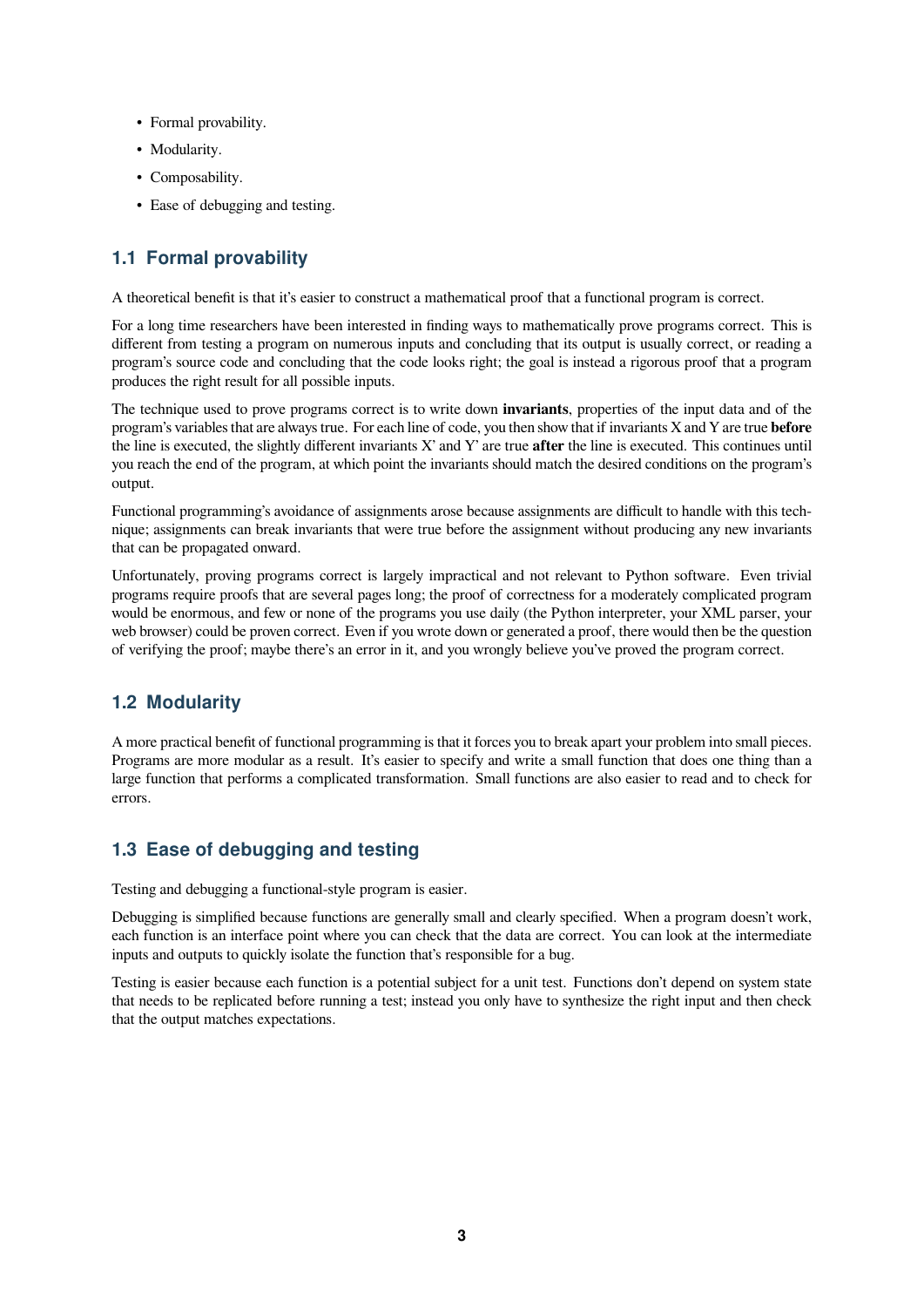#### <span id="page-3-0"></span>**1.4 Composability**

As you work on a functional-style program, you'll write a number of functions with varying inputs and outputs. Some of these functions will be unavoidably specialized to a particular application, but others will be useful in a wide variety of programs. For example, a function that takes a directory path and returns all the XML files in the directory, or a function that takes a filename and returns its contents, can be applied to many different situations.

Over time you'll form a personal library of utilities. Often you'll assemble new programs by arranging existing functions in a new configuration and writing a few functions specialized for the current task.

# <span id="page-3-1"></span>**2 Iterators**

I'll start by looking at a Python language feature that's an important foundation for writing functional-style programs: iterators.

An iterator is an object representing a stream of data; this object returns the data one element at a time. A Python iterator must support a method called \_\_next\_\_() that takes no arguments and always returns the next element of the stream. If there are no more elements in the stream, \_\_next\_\_() must raise the StopIteration exception. Iterators don't have to be finite, though; it's perfectly reasonable to write an iterator that produces an infinite stream of data.

The built-in iter() function takes an arbitrary object and tries to return an iterator that will return the object's contents or elements, raising TypeError if the object doesn't support iteration. Several of Python's built-in data types support iteration, the most common being lists and dictionaries. An object is called iterable if you can get an iterator for it.

You can experiment with the iteration interface manually:

```
\Rightarrow L = [1, 2, 3]
\Rightarrow \Rightarrow it = iter(L)>>> it
<...iterator object at ...>
>>> it.__next__() # same as next(it)
1
>>> next(it)
\mathfrak{D}>>> next(it)
3
>>> next(it)
Traceback (most recent call last):
 File "<stdin>", line 1, in <module>
StopIteration
>>>
```
Python expects iterable objects in several different contexts, the most important being the  $f \circ r$  statement. In the statement for  $X$  in Y, Y must be an iterator or some object for which iter() can create an iterator. These two statements are equivalent:

```
for i in iter(obj):
    print(i)
for i in obj:
    print(i)
```
Iterators can be materialized as lists or tuples by using the  $list()$  or  $tuple()$  constructor functions:

```
\Rightarrow L = [1, 2, 3]
>>> iterator = iter(L)
>>> t = tuple(iterator)
>>> t
(1, 2, 3)
```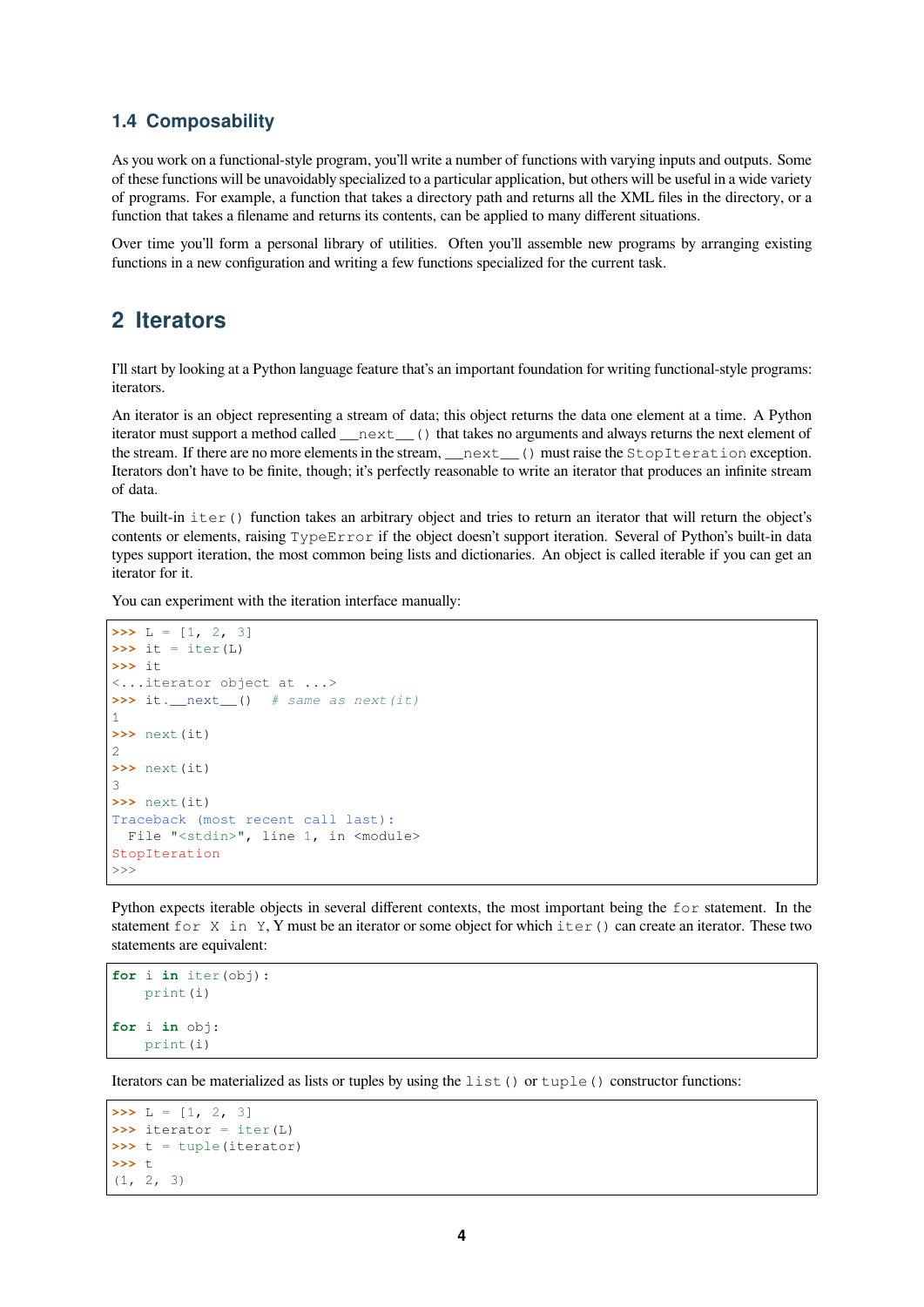Sequence unpacking also supports iterators: if you know an iterator will return N elements, you can unpack them into an N-tuple:

```
\Rightarrow L = [1, 2, 3]
>>> iterator = iter(L)
>>> a, b, c = iterator
>>> a, b, c
(1, 2, 3)
```
Built-in functions such as  $\max$  () and  $\min$  () can take a single iterator argument and will return the largest or smallest element. The "in" and "not in" operators also support iterators: X in iterator is true if X is found in the stream returned by the iterator. You'll run into obvious problems if the iterator is infinite;  $max($ ),  $min($ ) will never return, and if the element X never appears in the stream, the "in" and "not in" operators won't return either.

Note that you can only go forward in an iterator; there's no way to get the previous element, reset the iterator, or make a copy of it. Iterator objects can optionally provide these additional capabilities, but the iterator protocol only specifies the \_\_next\_\_() method. Functions may therefore consume all of the iterator's output, and if you need to do something different with the same stream, you'll have to create a new iterator.

#### <span id="page-4-0"></span>**2.1 Data Types That Support Iterators**

We've already seen how lists and tuples support iterators. In fact, any Python sequence type, such as strings, will automatically support creation of an iterator.

Calling  $iter()$  on a dictionary returns an iterator that will loop over the dictionary's keys:

```
>>> m = {'Jan': 1, 'Feb': 2, 'Mar': 3, 'Apr': 4, 'May': 5, 'Jun': 6,
... 'Jul': 7, 'Aug': 8, 'Sep': 9, 'Oct': 10, 'Nov': 11, 'Dec': 12}
>>> for key in m:
... print(key, m[key])
Jan 1
Feb 2
Mar 3
Apr 4
May 5
Jun 6
Jul 7
Aug 8
Sep 9
Oct 10
Nov 11
Dec 12
```
Note that starting with Python 3.7, dictionary iteration order is guaranteed to be the same as the insertion order. In earlier versions, the behaviour was unspecified and could vary between implementations.

Applying  $iter()$  to a dictionary always loops over the keys, but dictionaries have methods that return other iterators. If you want to iterate over values or key/value pairs, you can explicitly call the values() or items() methods to get an appropriate iterator.

The dict() constructor can accept an iterator that returns a finite stream of  $(key, value)$  tuples:

```
>>> L = [('Italy', 'Rome'), ('France', 'Paris'), ('US', 'Washington DC')]
>>> dict(iter(L))
{'Italy': 'Rome', 'France': 'Paris', 'US': 'Washington DC'}
```
Files also support iteration by calling the readline () method until there are no more lines in the file. This means you can read each line of a file like this:

```
for line in file:
    # do something for each line
    ...
```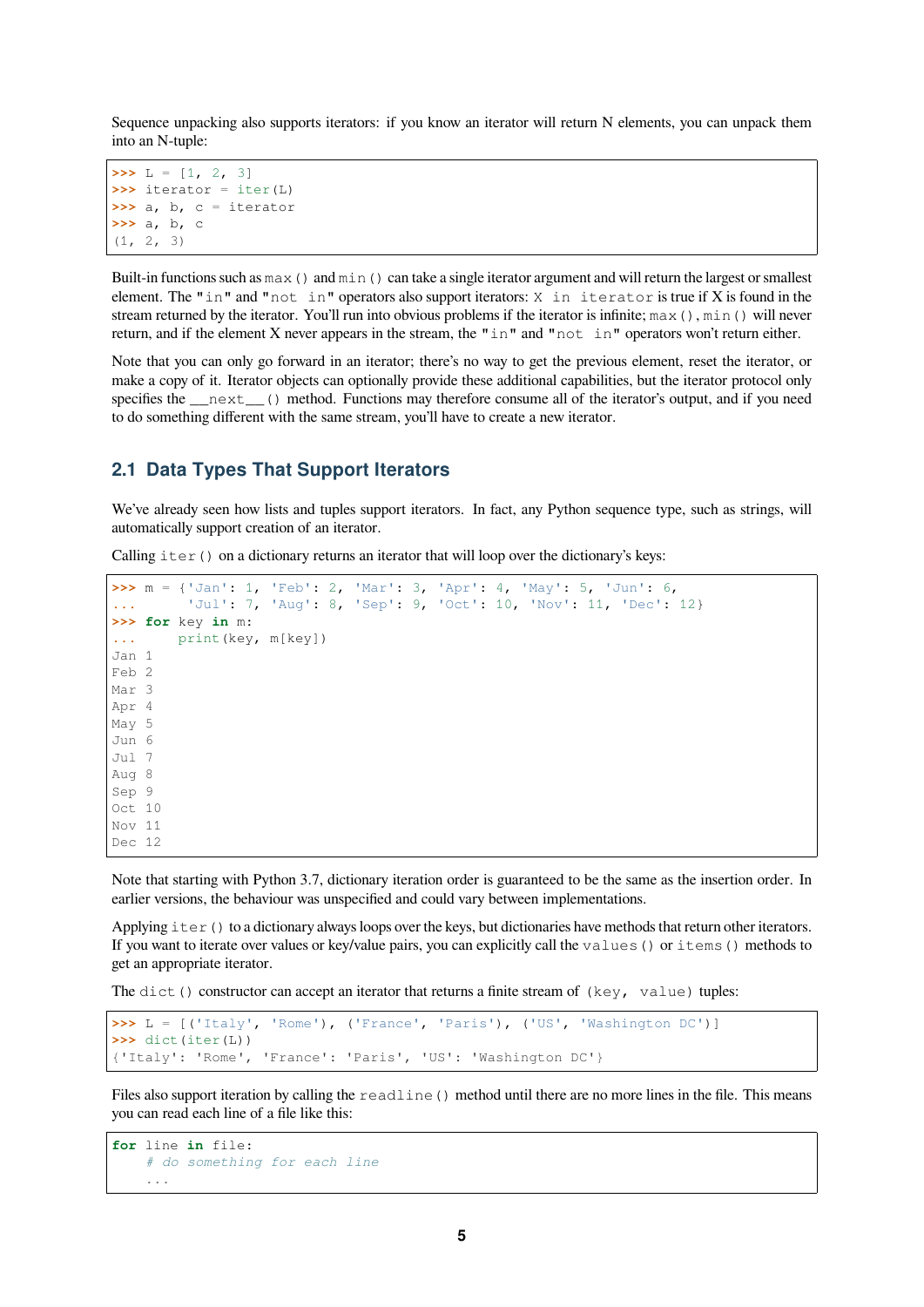Sets can take their contents from an iterable and let you iterate over the set's elements:

```
S = \{2, 3, 5, 7, 11, 13\}for i in S:
   print(i)
```
# **3 Generator expressions and list comprehensions**

<span id="page-5-0"></span>Two common operations on an iterator's output are 1) performing some operation for every element, 2) selecting a subset of elements that meet some condition. For example, given a list of strings, you might want to strip off trailing whitespace from each line or extract all the strings containing a given substring.

List comprehensions and generator expressions (short form: "listcomps" and "genexps") are a concise notation for such operations, borrowed from the functional programming language Haskell (https://www.haskell.org/). You can strip all the whitespace from a stream of strings with the following code:

```
line_list = [' line 1\n\n\cdot \cdot \cdot ] line 2 \n\cdot \cdot \cdot ]# Generator expression -- returns iterator
stripped_iter = (line.strip() for line in line_list)
# List comprehension -- returns list
stripped_list = [line.strip() for line in line_list]
```
You can select only certain elements by adding an  $"$  if" condition:

stripped\_list = [line.strip() **for** line **in** line\_list **if** line  $!=$   $"$ "]

With a list comprehension, you get back a Python list; stripped\_list is a list containing the resulting lines, not an iterator. Generator expressions return an iterator that computes the values as necessary, not needing to materialize all the values at once. This means that list comprehensions aren't useful if you're working with iterators that return an infinite stream or a very large amount of data. Generator expressions are preferable in these situations.

Generator expressions are surrounded by parentheses ("()") and list comprehensions are surrounded by square brackets ("[]"). Generator expressions have the form:

```
( expression for expr in sequence1
            if condition1
            for expr2 in sequence2
            if condition2
            for expr3 in sequence3 ...
            if condition3
            for exprN in sequenceN
            if conditionN )
```
Again, for a list comprehension only the outside brackets are different (square brackets instead of parentheses).

The elements of the generated output will be the successive values of expression. The if clauses are all optional; if present, expression is only evaluated and added to the result when condition is true.

Generator expressions always have to be written inside parentheses, but the parentheses signalling a function call also count. If you want to create an iterator that will be immediately passed to a function you can write:

obj\_total = sum(obj.count **for** obj **in** list\_all\_objects())

The for... in clauses contain the sequences to be iterated over. The sequences do not have to be the same length, because they are iterated over from left to right, **not** in parallel. For each element in sequence1, sequence2 is looped over from the beginning. sequence3 is then looped over for each resulting pair of elements from sequence1 and sequence2.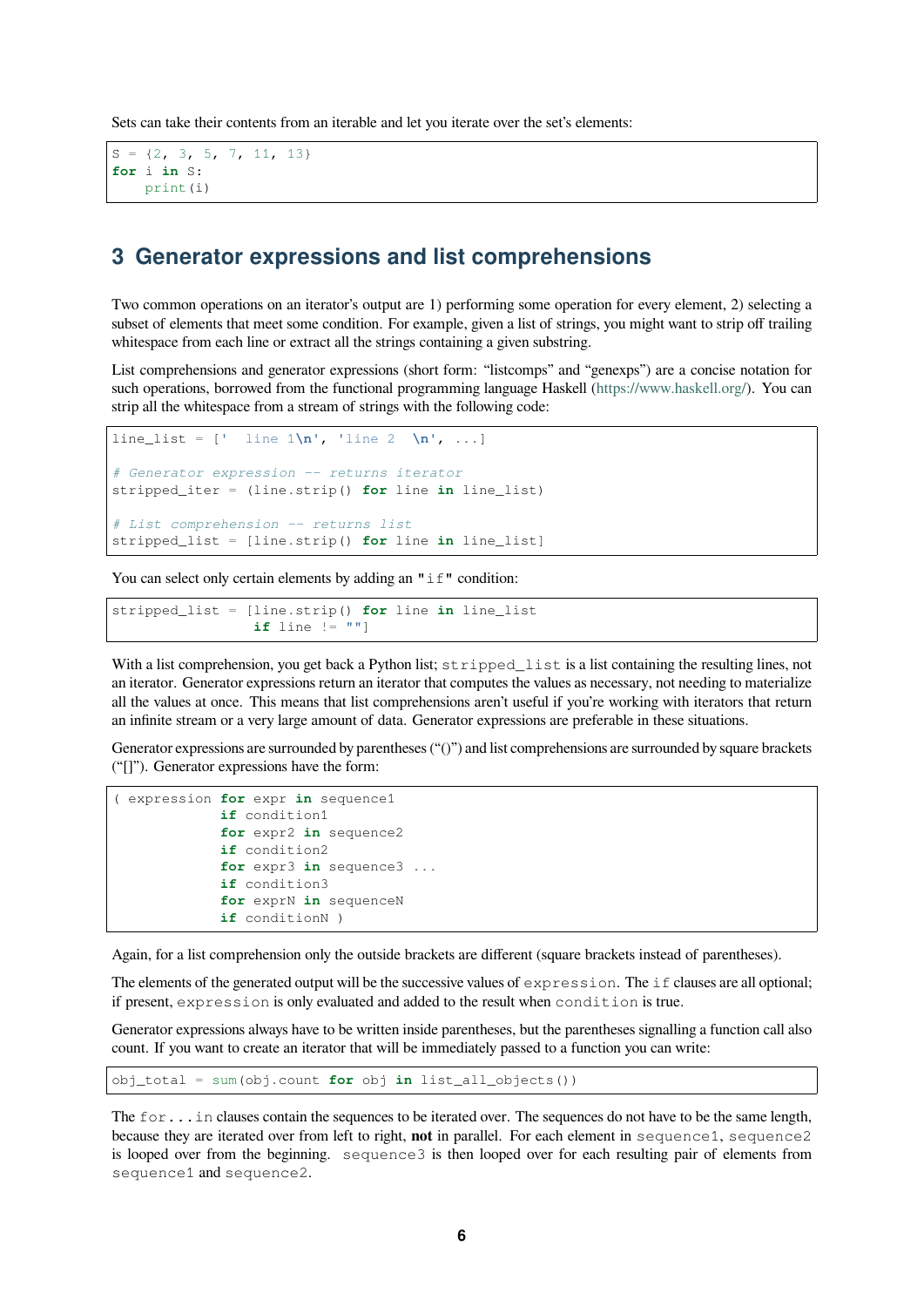To put it another way, a list comprehension or generator expression is equivalent to the following Python code:

```
for expr1 in sequence1:
   if not (condition1):
       continue # Skip this element
   for expr2 in sequence2:
       if not (condition2):
           continue # Skip this element
        ...
        for exprN in sequenceN:
           if not (conditionN):
               continue # Skip this element
            # Output the value of
            # the expression.
```
This means that when there are multiple for...in clauses but no if clauses, the length of the resulting output will be equal to the product of the lengths of all the sequences. If you have two lists of length 3, the output list is 9 elements long:

```
\Rightarrow \text{seq1} = 'abc'>>> seq2 = (1, 2, 3)
>>> [(x, y) for x in seq1 for y in seq2]
[(d', 1), (d', 2), (d', 3),('b', 1), ('b', 2), ('b', 3),
 ('c', 1), ('c', 2), ('c', 3)]
```
To avoid introducing an ambiguity into Python's grammar, if expression is creating a tuple, it must be surrounded with parentheses. The first list comprehension below is a syntax error, while the second one is correct:

```
# Syntax error
[x, y for x in seq1 for y in seq2]
# Correct
[(x, y) for x in seq1 for y in seq2]
```
# <span id="page-6-0"></span>**4 Generators**

Generators are a special class of functions that simplify the task of writing iterators. Regular functions compute a value and return it, but generators return an iterator that returns a stream of values.

You're doubtless familiar with how regular function calls work in Python or C. When you call a function, it gets a private namespace where its local variables are created. When the function reaches a return statement, the local variables are destroyed and the value is returned to the caller. A later call to the same function creates a new private namespace and a fresh set of local variables. But, what if the local variables weren't thrown away on exiting a function? What if you could later resume the function where it left off? This is what generators provide; they can be thought of as resumable functions.

Here's the simplest example of a generator function:

```
>>> def generate_ints(N):
... for i in range(N):
... yield i
```
Any function containing a yield keyword is a generator function; this is detected by Python's bytecode compiler which compiles the function specially as a result.

When you call a generator function, it doesn't return a single value; instead it returns a generator object that supports the iterator protocol. On executing the  $y$ ield expression, the generator outputs the value of i, similar to a return statement. The big difference between yield and a return statement is that on reaching a yield the generator's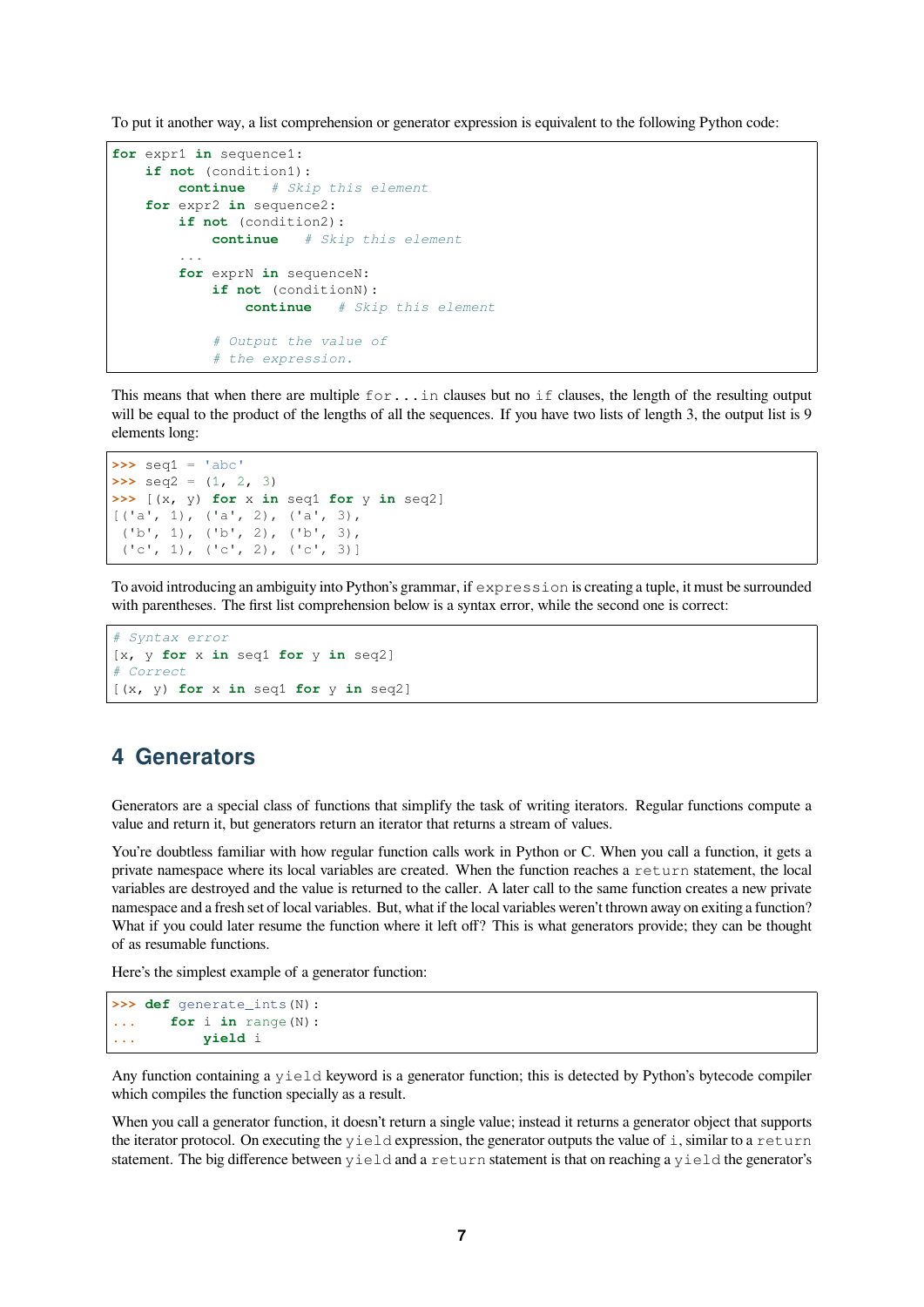state of execution is suspended and local variables are preserved. On the next call to the generator's  $\left( \right)$ method, the function will resume executing.

Here's a sample usage of the generate\_ints() generator:

```
\Rightarrow \Rightarrow \theta qenerate ints(3)
>>> gen
<generator object generate_ints at ...>
>>> next(gen)
0
>>> next(gen)
1
>>> next(gen)
2
>>> next(gen)
Traceback (most recent call last):
  File "stdin", line 1, in <module>
  File "stdin", line 2, in generate_ints
StopIteration
```
You could equally write for i in generate\_ints(5), or a, b, c = generate\_ints(3).

Inside a generator function, return value causes StopIteration(value) to be raised from the \_\_next\_\_() method. Once this happens, or the bottom of the function is reached, the procession of values ends and the generator cannot yield any further values.

You could achieve the effect of generators manually by writing your own class and storing all the local variables of the generator as instance variables. For example, returning a list of integers could be done by setting  $self.count$ to 0, and having the *\_\_next\_\_()* method increment self.count and return it. However, for a moderately complicated generator, writing a corresponding class can be much messier.

The test suite included with Python's library, Lib/test/test\_generators.py, contains a number of more interesting examples. Here's one generator that implements an in-order traversal of a tree using generators recursively.

```
# A recursive generator that generates Tree leaves in in-order.
def inorder(t):
   if t:
        for x in inorder(t.left):
            yield x
        yield t.label
        for x in inorder(t.right):
            yield x
```
Two other examples in test generators. py produce solutions for the N-Queens problem (placing N queens on an NxN chess board so that no queen threatens another) and the Knight's Tour (finding a route that takes a knight to every square of an NxN chessboard without visiting any square twice).

#### **4.1 Passing values into a generator**

<span id="page-7-0"></span>In Python 2.4 and earlier, generators only produced output. Once a generator's code was invoked to create an iterator, there was no way to pass any new information into the function when its execution is resumed. You could hack together this ability by making the generator look at a global variable or by passing in some mutable object that callers then modify, but these approaches are messy.

In Python 2.5 there's a simple way to pass values into a generator.  $y$ ield became an expression, returning a value that can be assigned to a variable or otherwise operated on:

val = (**yield** i)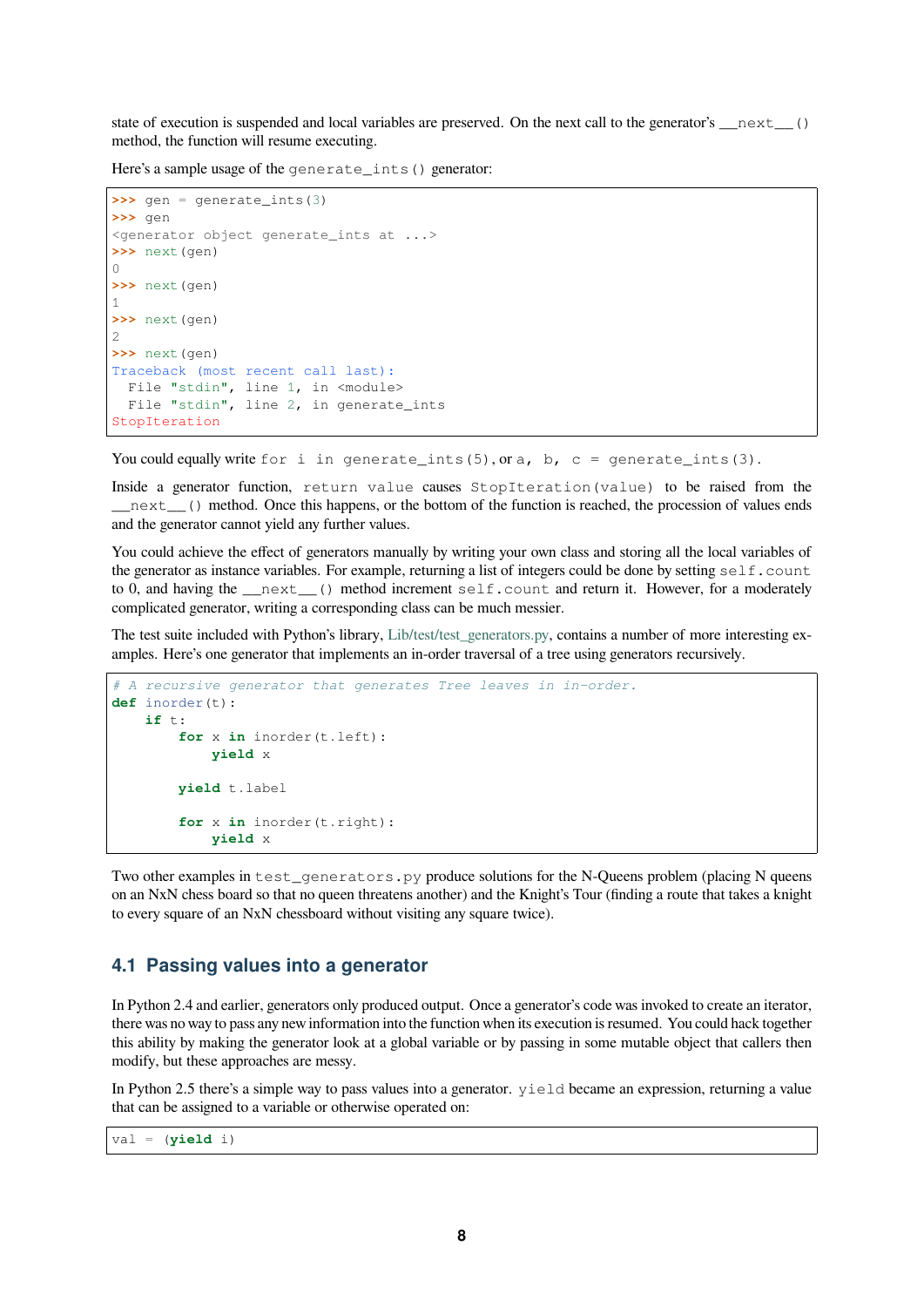I recommend that you **always** put parentheses around a yield expression when you're doing something with the returned value, as in the above example. The parentheses aren't always necessary, but it's easier to always add them instead of having to remember when they're needed.

(**PEP 342** explains the exact rules, which are that a yield-expression must always be parenthesized except when it occurs at the top-level expression on the right-hand side of an assignment. This means you can write  $val = yield$ i but have to use parentheses when there's an operation, as in val =  $(yield i) + 12$ .)

Values are sent into a generator by calling its send(value) method. This method resumes the generator's code [and the](https://www.python.org/dev/peps/pep-0342) yield expression returns the specified value. If the regular \_\_next\_\_() method is called, the yield returns None.

Here's a simple counter that increments by 1 and allows changing the value of the internal counter.

```
def counter(maximum):
    i = 0while i < maximum:
       val = (yield i)
        # If value provided, change counter
        if val is not None:
           i = valelse:
            i + = 1
```
And here's an example of changing the counter:

```
\Rightarrow it = counter(10)
>>> next(it)
\cap>>> next(it)
1
>>> it.send(8)
8
>>> next(it)
\circ>>> next(it)
Traceback (most recent call last):
  File "t.py", line 15, in <module>
    it.next()
StopIteration
```
Because yield will often be returning None, you should always check for this case. Don't just use its value in expressions unless you're sure that the send() method will be the only method used to resume your generator function.

In addition to send(), there are two other methods on generators:

- throw(type, value=None, traceback=None) is used to raise an exception inside the generator; the exception is raised by the yield expression where the generator's execution is paused.
- close () raises a GeneratorExit exception inside the generator to terminate the iteration. On receiving this exception, the generator's code must either raise GeneratorExit or StopIteration; catching the exception and doing anything else is illegal and will trigger a RuntimeError. close() will also be called by Python's garbage collector when the generator is garbage-collected.

If you need to run cleanup code when a Generator Exit occurs, I suggest using a try: ... finally: suite instead of catching GeneratorExit.

The cumulative effect of these changes is to turn generators from one-way producers of information into both producers and consumers.

Generators also become **coroutines**, a more generalized form of subroutines. Subroutines are entered at one point and exited at another point (the top of the function, and a return statement), but coroutines can be entered, exited, and resumed at many different points (the yield statements).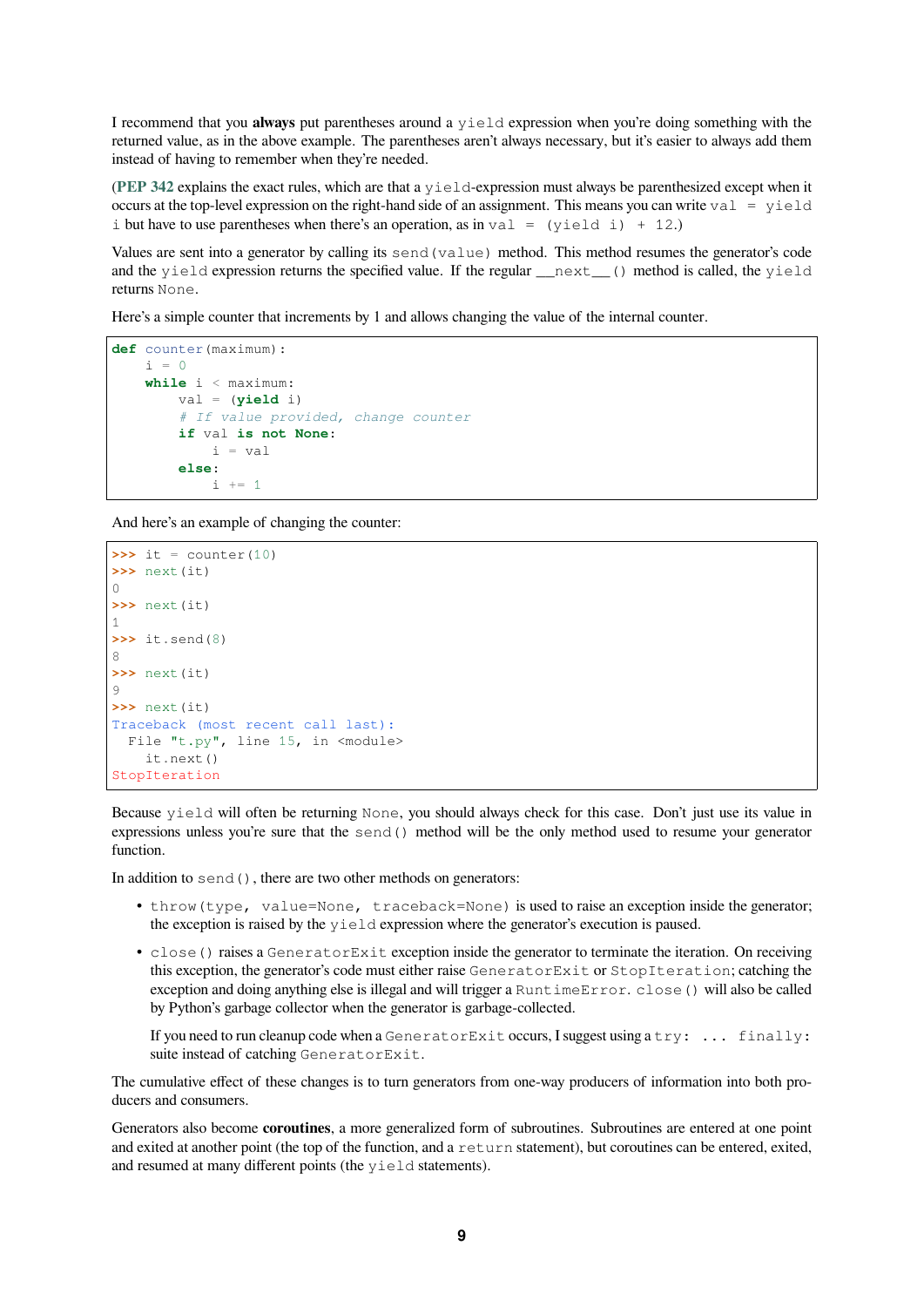# <span id="page-9-0"></span>**5 Built-in functions**

Let's look in more detail at built-in functions often used with iterators.

Two of Python's built-in functions,  $map()$  and  $filter()$  duplicate the features of generator expressions:

```
map(f, iterA, iterB, ...) returns an iterator over the sequence f(iterA[0], iterB[0]),
    f(iterA[1], iterB[1]), f(iterA[2], iterB[2]), ...
```

```
>>> def upper(s):
... return s.upper()
```

```
>>> list(map(upper, ['sentence', 'fragment']))
['SENTENCE', 'FRAGMENT']
>>> [upper(s) for s in ['sentence', 'fragment']]
['SENTENCE', 'FRAGMENT']
```
You can of course achieve the same effect with a list comprehension.

filter (predicate, iter) returns an iterator over all the sequence elements that meet a certain condition, and is similarly duplicated by list comprehensions. A **predicate** is a function that returns the truth value of some condition; for use with  $filter()$ , the predicate must take a single value.

```
>>> def is even(x):
... return (x % 2) == 0
```

```
>>> list(filter(is_even, range(10)))
[0, 2, 4, 6, 8]
```
This can also be written as a list comprehension:

```
>>> list(x for x in range(10) if is_even(x))
[0, 2, 4, 6, 8]
```
enumerate(iter, start=0) counts off the elements in the iterable returning 2-tuples containing the count (from *start*) and each element.

```
>>> for item in enumerate(['subject', 'verb', 'object']):
... print(item)
(0, 'subject')
(1, 'verb')
(2, 'object')
```
enumerate() is often used when looping through a list and recording the indexes at which certain conditions are met:

```
f = open('data.txt', 'r')for i, line in enumerate(f):
   if line.strip() == '':
        print('Blank line at line #%i' % i)
```
sorted(iterable, key=None, reverse=False) collects all the elements of the iterable into a list, sorts the list, and returns the sorted result. The *key* and *reverse* arguments are passed through to the constructed list's sort() method.

```
>>> import random
>>> # Generate 8 random numbers between [0, 10000)
>>> rand_list = random.sample(range(10000), 8)
>>> rand_list
[769, 7953, 9828, 6431, 8442, 9878, 6213, 2207]
>>> sorted(rand_list)
```
(continues on next page)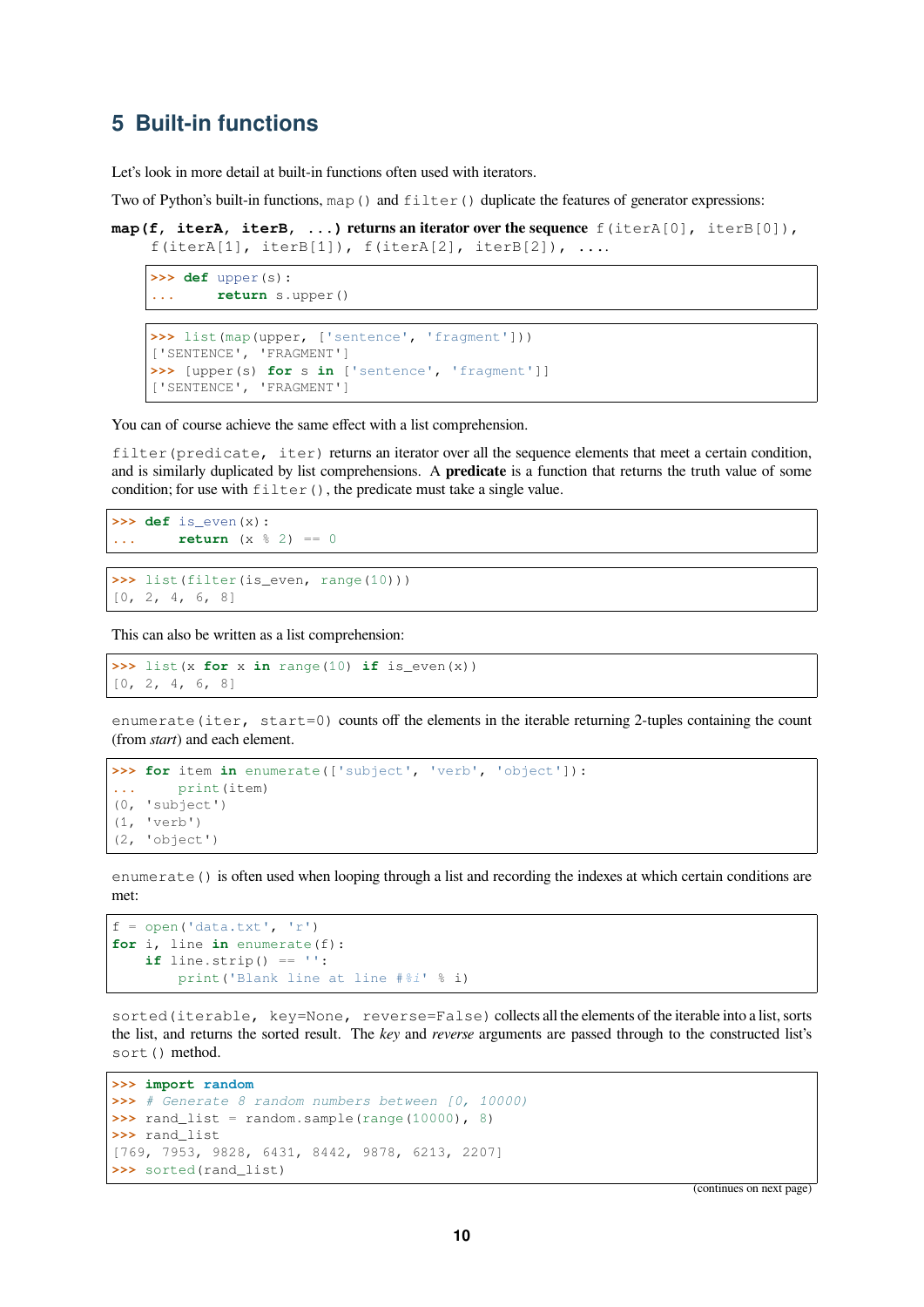```
[769, 2207, 6213, 6431, 7953, 8442, 9828, 9878]
>>> sorted(rand_list, reverse=True)
[9878, 9828, 8442, 7953, 6431, 6213, 2207, 769]
```
(For a more detailed discussion of sorting, see the sortinghowto.)

The any (iter) and all (iter) built-ins look at the truth values of an iterable's contents. any () returns True if any element in the iterable is a true value, and  $all()$  returns  $True$  if all of the elements are true values:

```
>>> any([0, 1, 0])
True
>>> any([0, 0, 0])
False
>>> any([1, 1, 1])
True
>>> all([0, 1, 0])
False
>>> all([0, 0, 0])
False
>>> all([1, 1, 1])
True
```
zip(iterA, iterB, ...) takes one element from each iterable and returns them in a tuple:

 $zip([ 'a', 'b', 'c'], (1, 2, 3)) =>$ ('a', 1), ('b', 2), ('c', 3)

It doesn't construct an in-memory list and exhaust all the input iterators before returning; instead tuples are constructed and returned only if they're requested. (The technical term for this behaviour is lazy evaluation.)

This iterator is intended to be used with iterables that are all of the same length. If the iterables are of different lengths, the resulting stream will be the same length as the shortest iterable.

```
zip([ 'a', 'b'], (1, 2, 3)) =>('a', 1), ('b', 2)
```
You should avoid doing this, though, because an element may be taken from the longer iterators and discarded. This means you can't go on to use the iterators further because you risk skipping a discarded element.

# **6 The itertools module**

<span id="page-10-0"></span>The itertools module contains a number of commonly-used iterators as well as functions for combining several iterators. This section will introduce the module's contents by showing small examples.

The module's functions fall into a few broad classes:

- Functions that create a new iterator based on an existing iterator.
- Functions for treating an iterator's elements as function arguments.
- Functions for selecting portions of an iterator's output.
- A function for grouping an iterator's output.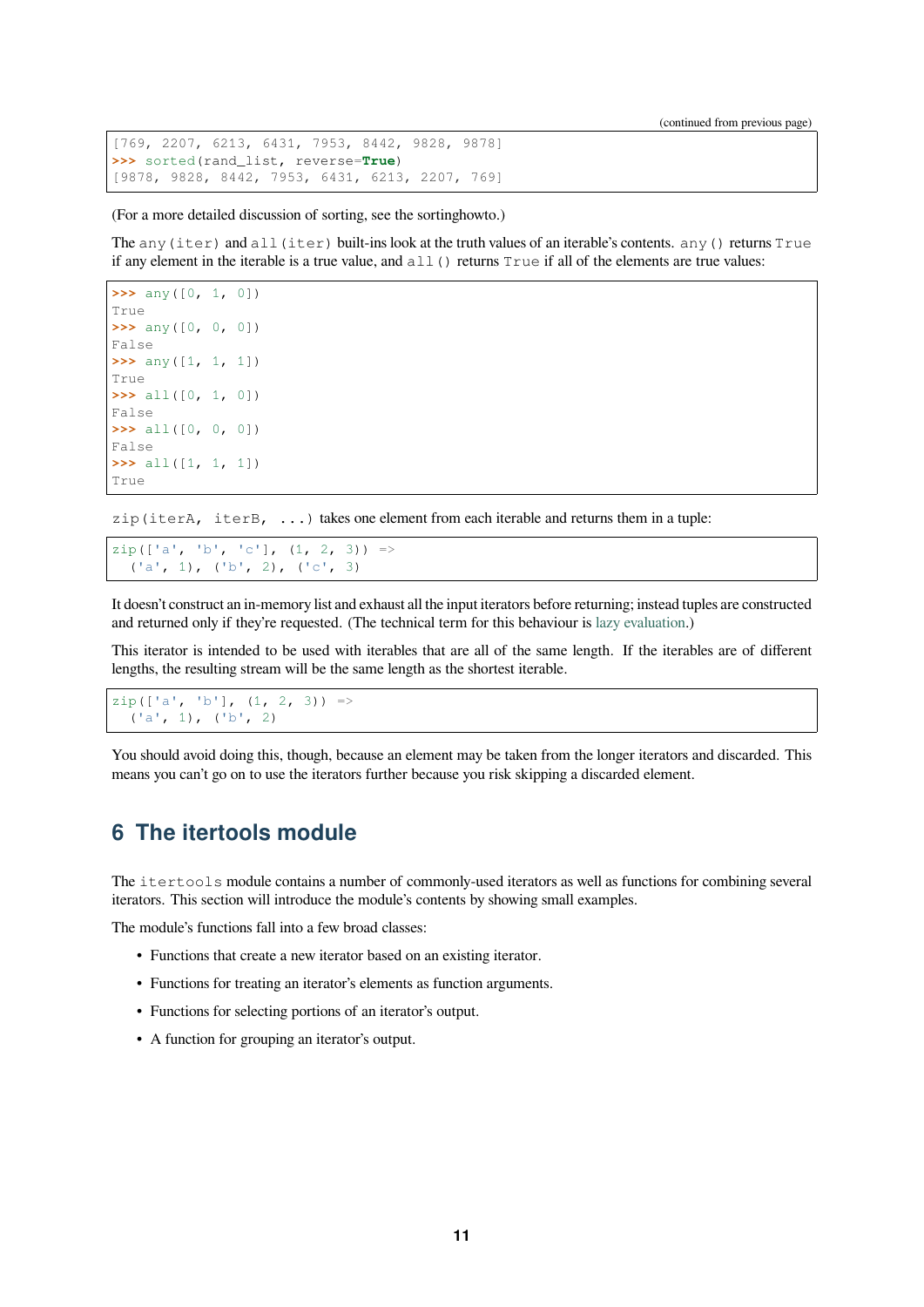#### <span id="page-11-0"></span>**6.1 Creating new iterators**

itertools.count(start, step) returns an infinite stream of evenly spaced values. You can optionally supply the starting number, which defaults to 0, and the interval between numbers, which defaults to 1:

```
itertools.count() =>
 0, 1, 2, 3, 4, 5, 6, 7, 8, 9, ...
itertools.count(10) =>
 10, 11, 12, 13, 14, 15, 16, 17, 18, 19, ...
itertools.count(10, 5) =>
 10, 15, 20, 25, 30, 35, 40, 45, 50, 55, ...
```
itertools.cycle(iter) saves a copy of the contents of a provided iterable and returns a new iterator that returns its elements from first to last. The new iterator will repeat these elements infinitely.

```
itertools.cycle([1, 2, 3, 4, 5]) =>
 1, 2, 3, 4, 5, 1, 2, 3, 4, 5, ...
```
itertools.repeat(elem, [n]) returns the provided element *n* times, or returns the element endlessly if *n* is not provided.

```
itertools.repeat('abc') =>
 abc, abc, abc, abc, abc, abc, abc, abc, abc, abc, ...
itertools.repeat('abc', 5) =>
 abc, abc, abc, abc, abc
```
itertools.chain(iterA, iterB, ...) takes an arbitrary number of iterables as input, and returns all the elements of the first iterator, then all the elements of the second, and so on, until all of the iterables have been exhausted.

```
itertools.chain([ 'a', 'b', 'c'], (1, 2, 3)) =>
 a, b, c, 1, 2, 3
```
itertools.islice(iter, [start], stop, [step]) returns a stream that's a slice of the iterator. With a single *stop* argument, it will return the first *stop* elements. If you supply a starting index, you'll get *stop-start* elements, and if you supply a value for *step*, elements will be skipped accordingly. Unlike Python's string and list slicing, you can't use negative values for *start*, *stop*, or *step*.

```
itertools.islice(range(10), 8) =>
 0, 1, 2, 3, 4, 5, 6, 7
itertools.islice(range(10), 2, 8) =>
 2, 3, 4, 5, 6, 7
itertools.islice(range(10), 2, 8, 2) =>
 2, 4, 6
```
itertools.tee(iter, [n]) replicates an iterator; it returns *n* independent iterators that will all return the contents of the source iterator. If you don't supply a value for *n*, the default is 2. Replicating iterators requires saving some of the contents of the source iterator, so this can consume significant memory if the iterator is large and one of the new iterators is consumed more than the others.

```
itertools.tee( itertools.count() ) =>
  iterA, iterB
where iterA ->
  0, 1, 2, 3, 4, 5, 6, 7, 8, 9, ...
and iterB ->
  0, 1, 2, 3, 4, 5, 6, 7, 8, 9, ...
```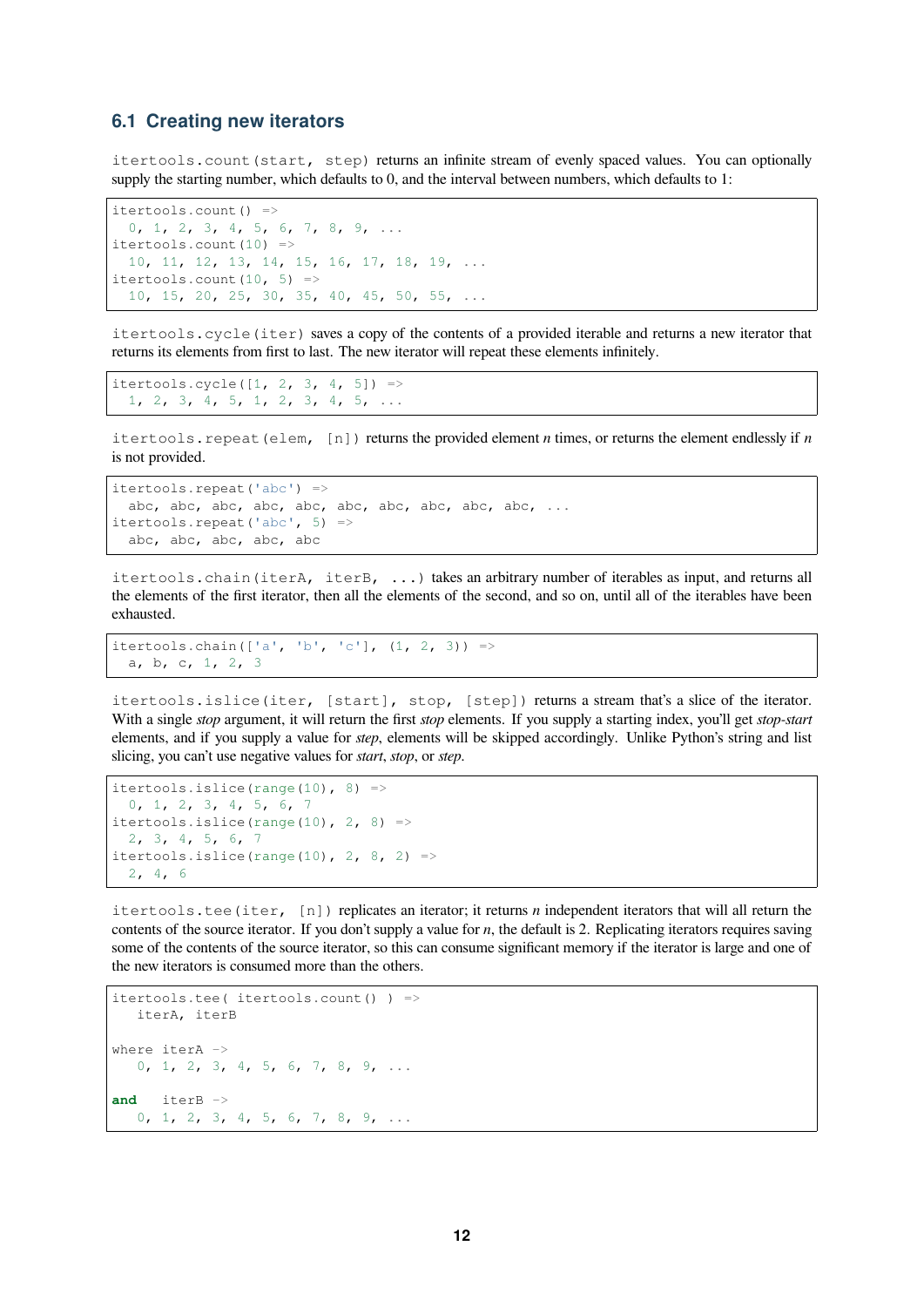#### <span id="page-12-0"></span>**6.2 Calling functions on elements**

The operator module contains a set of functions corresponding to Python's operators. Some examples are operator.add(a, b) (adds two values), operator.ne(a, b) (same as a != b), and operator. attrgetter('id') (returns a callable that fetches the .id attribute).

itertools.starmap(func, iter) assumes that the iterable will return a stream of tuples, and calls *func* using these tuples as the arguments:

```
itertools.starmap(os.path.join,
                  [('/bin', 'python'), ('/usr', 'bin', 'java'),
                    ('/usr', 'bin', 'perl'), ('/usr', 'bin', 'ruby')])
\Rightarrow/bin/python, /usr/bin/java, /usr/bin/perl, /usr/bin/ruby
```
#### <span id="page-12-1"></span>**6.3 Selecting elements**

Another group of functions chooses a subset of an iterator's elements based on a predicate.

itertools.filterfalse(predicate, iter) is the opposite of filter(), returning all elements for which the predicate returns false:

```
itertools.filterfalse(is_even, itertools.count()) =>
 1, 3, 5, 7, 9, 11, 13, 15, ...
```
itertools.takewhile(predicate, iter) returns elements for as long as the predicate returns true. Once the predicate returns false, the iterator will signal the end of its results.

```
def less_than_10(x):
   return x < 10itertools.takewhile(less_than_10, itertools.count()) =>
 0, 1, 2, 3, 4, 5, 6, 7, 8, 9
itertools.takewhile(is_even, itertools.count()) =>
  0
```
itertools.dropwhile(predicate, iter) discards elements while the predicate returns true, and then returns the rest of the iterable's results.

```
itertools.dropwhile(less_than_10, itertools.count()) =>
 10, 11, 12, 13, 14, 15, 16, 17, 18, 19, ...
itertools.dropwhile(is_even, itertools.count()) =>
 1, 2, 3, 4, 5, 6, 7, 8, 9, 10, ...
```
itertools.compress(data, selectors) takes two iterators and returns only those elements of *data* for which the corresponding element of *selectors* is true, stopping whenever either one is exhausted:

itertools.compress([1, 2, 3, 4, 5], [**True**, **True**, **False**, **False**, **True**]) => 1, 2, 5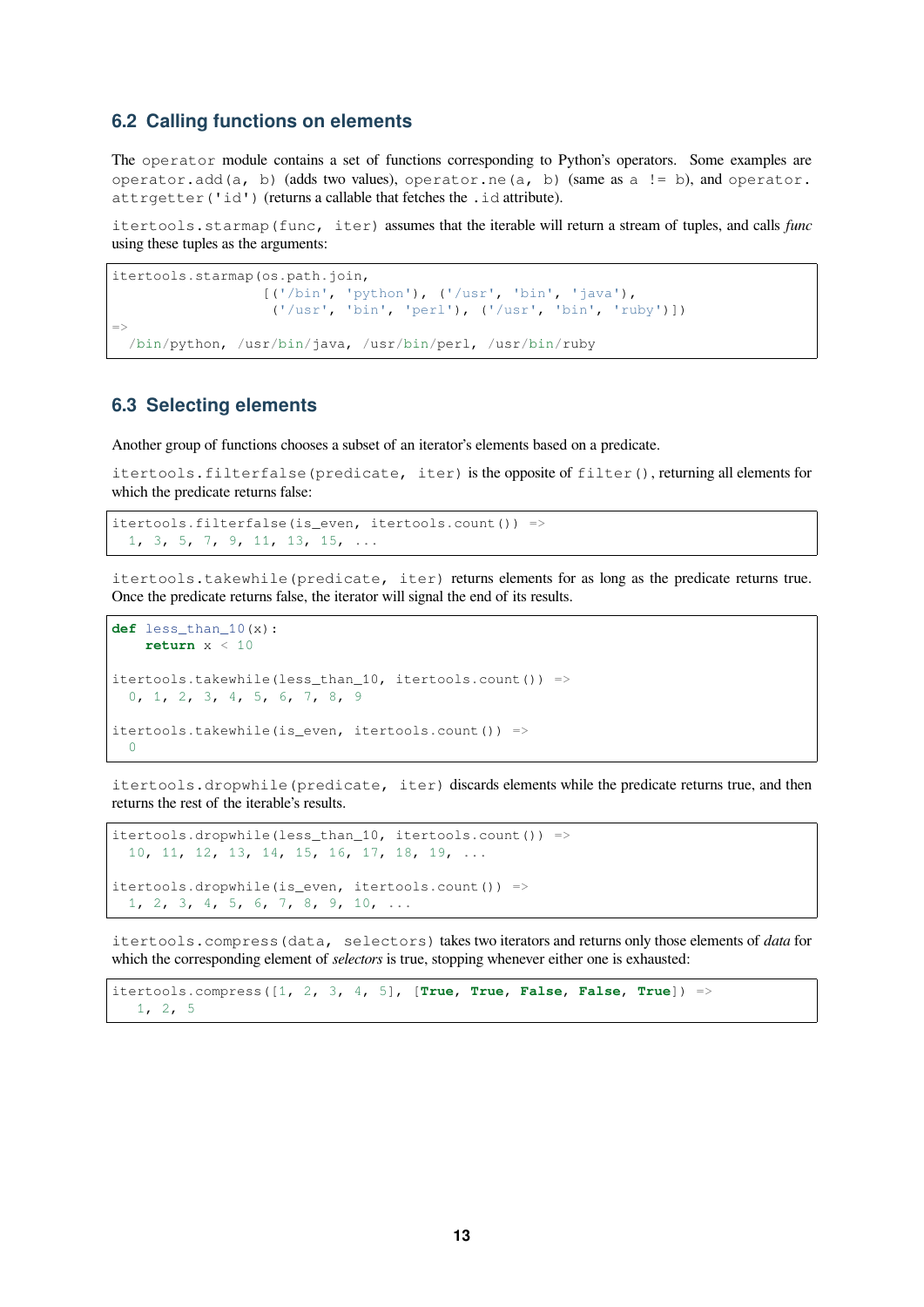#### <span id="page-13-0"></span>**6.4 Combinatoric functions**

The itertools.combinations(iterable, r) returns an iterator giving all possible *r*-tuple combinations of the elements contained in *iterable*.

```
itertools.combinations([1, 2, 3, 4, 5], 2) =>
  (1, 2), (1, 3), (1, 4), (1, 5),(2, 3), (2, 4), (2, 5),(3, 4), (3, 5),(4, 5)itertools.combinations([1, 2, 3, 4, 5], 3) =>
  (1, 2, 3), (1, 2, 4), (1, 2, 5), (1, 3, 4), (1, 3, 5), (1, 4, 5),
  (2, 3, 4), (2, 3, 5), (2, 4, 5),
  (3, 4, 5)
```
The elements within each tuple remain in the same order as *iterable* returned them. For example, the number 1 is always before 2, 3, 4, or 5 in the examples above. A similar function, itertools.permutations (iterable, r=None), removes this constraint on the order, returning all possible arrangements of length *r*:

```
itertools.permutations([1, 2, 3, 4, 5], 2) =>
  (1, 2), (1, 3), (1, 4), (1, 5),(2, 1), (2, 3), (2, 4), (2, 5)(3, 1), (3, 2), (3, 4), (3, 5)(4, 1), (4, 2), (4, 3), (4, 5)(5, 1), (5, 2), (5, 3), (5, 4)itertools.permutations([1, 2, 3, 4, 5]) =>
  (1, 2, 3, 4, 5), (1, 2, 3, 5, 4), (1, 2, 4, 3, 5),...
  (5, 4, 3, 2, 1)
```
If you don't supply a value for *r* the length of the iterable is used, meaning that all the elements are permuted.

Note that these functions produce all of the possible combinations by position and don't require that the contents of *iterable* are unique:

```
itertools.permutations('aba', 3) =>
  ('a', 'b', 'a'), ('a', 'a', 'b'), ('b', 'a', 'a'),
  ('b', 'a', 'a'), ('a', 'a', 'b'), ('a', 'b', 'a')
```
The identical tuple ('a', 'a', 'b') occurs twice, but the two 'a' strings came from different positions.

The itertools.combinations\_with\_replacement(iterable, r) function relaxes a different constraint: elements can be repeated within a single tuple. Conceptually an element is selected for the first position of each tuple and then is replaced before the second element is selected.

```
itertools.combinations_with_replacement([1, 2, 3, 4, 5], 2) =>
  (1, 1), (1, 2), (1, 3), (1, 4), (1, 5),(2, 2), (2, 3), (2, 4), (2, 5),(3, 3), (3, 4), (3, 5),
  (4, 4), (4, 5),(5, 5)
```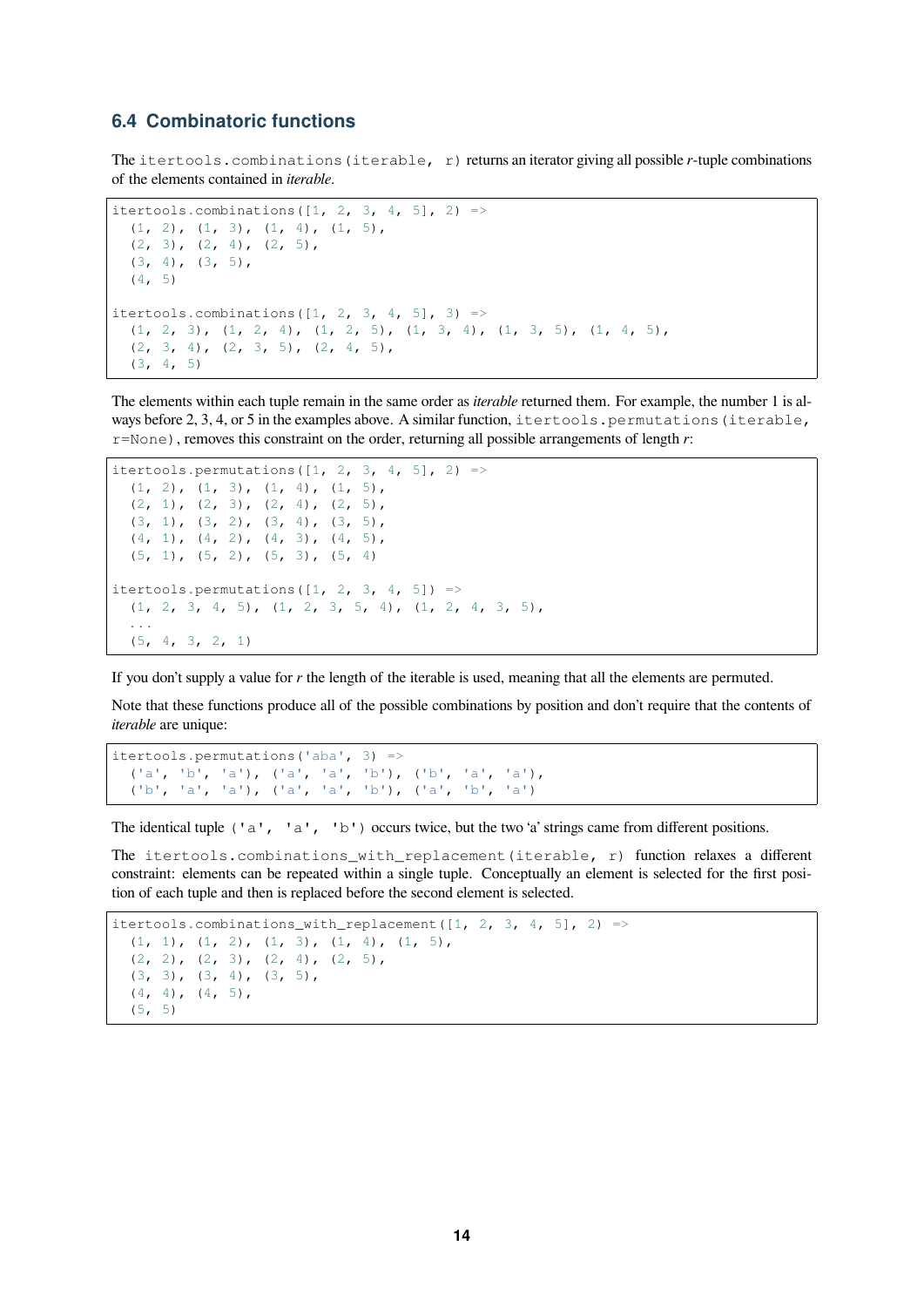#### <span id="page-14-0"></span>**6.5 Grouping elements**

The last function I'll discuss, itertools.groupby(iter, key\_func=None), is the most complicated. key\_func(elem) is a function that can compute a key value for each element returned by the iterable. If you don't supply a key function, the key is simply each element itself.

groupby() collects all the consecutive elements from the underlying iterable that have the same key value, and returns a stream of 2-tuples containing a key value and an iterator for the elements with that key.

```
city_list = [('Decatur', 'AL'), ('Huntsville', 'AL'), ('Selma', 'AL'),
             ('Anchorage', 'AK'), ('Nome', 'AK'),
             ('Flagstaff', 'AZ'), ('Phoenix', 'AZ'), ('Tucson', 'AZ'),
             ...
            ]
def get_state(city_state):
   return city_state[1]
itertools.groupby(city_list, get_state) =>
  ('AL', iterator-1),
  ('AK', iterator-2),
  ('AZ', iterator-3), ...
where
iterator-1 =>
  ('Decatur', 'AL'), ('Huntsville', 'AL'), ('Selma', 'AL')
iterator-2 =>
  ('Anchorage', 'AK'), ('Nome', 'AK')
iterator-3 =>
  ('Flagstaff', 'AZ'), ('Phoenix', 'AZ'), ('Tucson', 'AZ')
```
groupby() assumes that the underlying iterable's contents will already be sorted based on the key. Note that the returned iterators also use the underlying iterable, so you have to consume the results of iterator-1 before requesting iterator-2 and its corresponding key.

# <span id="page-14-1"></span>**7 The functools module**

The functools module in Python 2.5 contains some higher-order functions. A **higher-order function** takes one or more functions as input and returns a new function. The most useful tool in this module is the functools. partial() function.

For programs written in a functional style, you'll sometimes want to construct variants of existing functions that have some of the parameters filled in. Consider a Python function  $f(a, b, c)$ ; you may wish to create a new function  $g(b, c)$  that's equivalent to  $f(1, b, c)$ ; you're filling in a value for one of  $f($ )'s parameters. This is called "partial function application".

The constructor for partial() takes the arguments (function,  $\arg 1$ ,  $\arg 2$ , ..., kwarg1=value1, kwarg2=value2). The resulting object is callable, so you can just call it to invoke function with the filled-in arguments.

Here's a small but realistic example:

```
import functools
def log(message, subsystem):
    """Write the contents of 'message' to the specified subsystem."""
   print('%s: %s' % (subsystem, message))
    ...
server_log = functools.partial(log, subsystem='server')
server_log('Unable to open socket')
```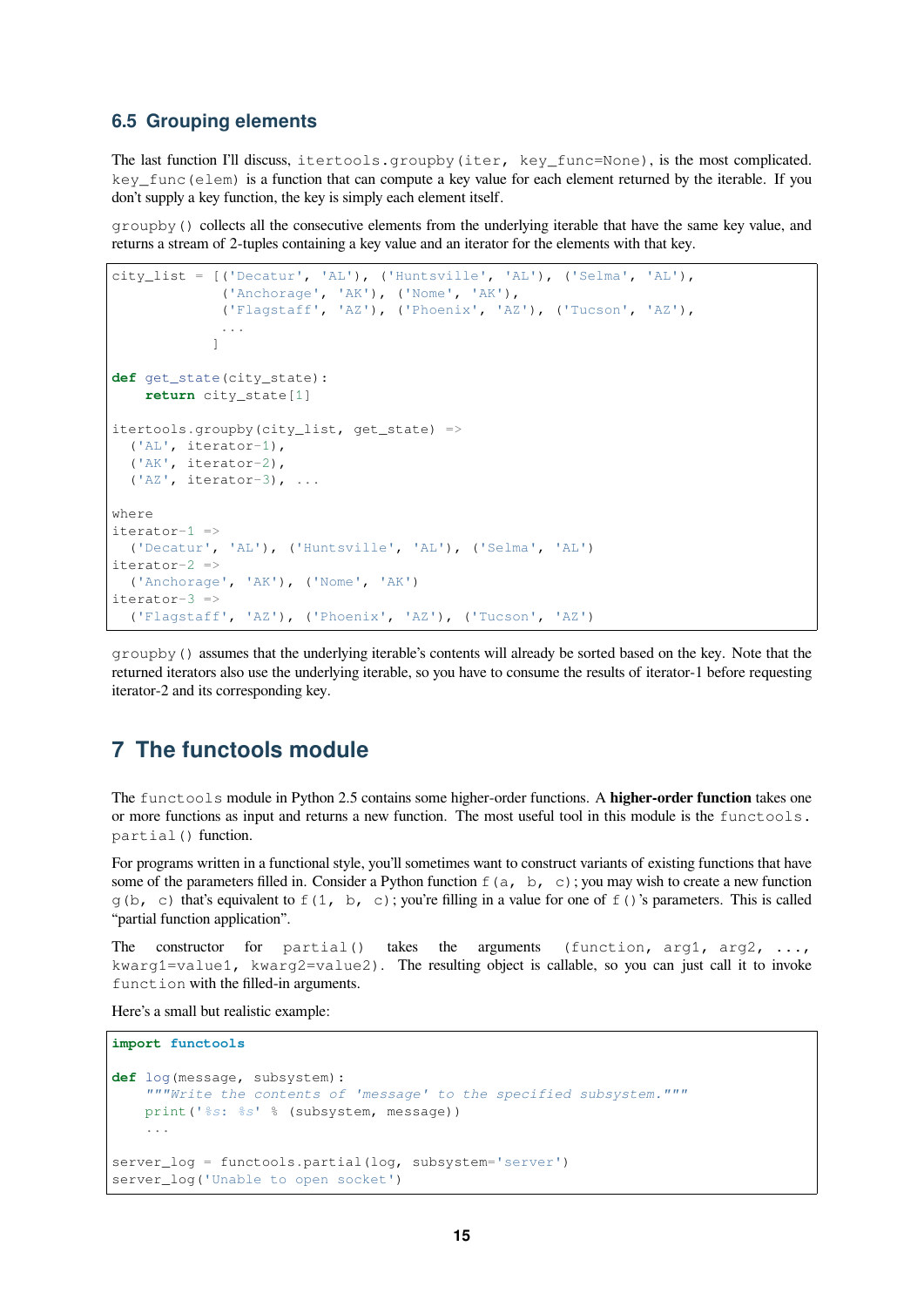functools.reduce(func, iter, [initial\_value]) cumulatively performs an operation on all the iterable's elements and, therefore, can't be applied to infinite iterables. *func* must be a function that takes two elements and returns a single value. functools.reduce() takes the first two elements A and B returned by the iterator and calculates func(A, B). It then requests the third element, C, calculates func(func(A, B), C), combines this result with the fourth element returned, and continues until the iterable is exhausted. If the iterable returns no values at all, a TypeError exception is raised. If the initial value is supplied, it's used as a starting point and func(initial\_value, A) is the first calculation.

```
>>> import operator, functools
>>> functools.reduce(operator.concat, ['A', 'BB', 'C'])
'ABBC'
>>> functools.reduce(operator.concat, [])
Traceback (most recent call last):
  ...
TypeError: reduce() of empty sequence with no initial value
>>> functools.reduce(operator.mul, [1, 2, 3], 1)
6
>>> functools.reduce(operator.mul, [], 1)
1
```
If you use operator.add() with functools.reduce(), you'll add up all the elements of the iterable. This case is so common that there's a special built-in called sum() to compute it:

```
>>> import functools, operator
>>> functools.reduce(operator.add, [1, 2, 3, 4], 0)
10
>>> sum([1, 2, 3, 4])
10
>>> sum([])
\bigcap
```
For many uses of functools.reduce(), though, it can be clearer to just write the obvious for loop:

```
import functools
# Instead of:
product = functools.reduce(operator.mul, [1, 2, 3], 1)
# You can write:
product = 1for i in [1, 2, 3]:
   product *= i
```
A related function is itertools.accumulate(iterable, func=operator.add). It performs the same calculation, but instead of returning only the final result, accumulate () returns an iterator that also yields each partial result:

```
itertools.accumulate([1, 2, 3, 4, 5]) =>
 1, 3, 6, 10, 15
itertools.accumulate([1, 2, 3, 4, 5], operator.mul) =>
 1, 2, 6, 24, 120
```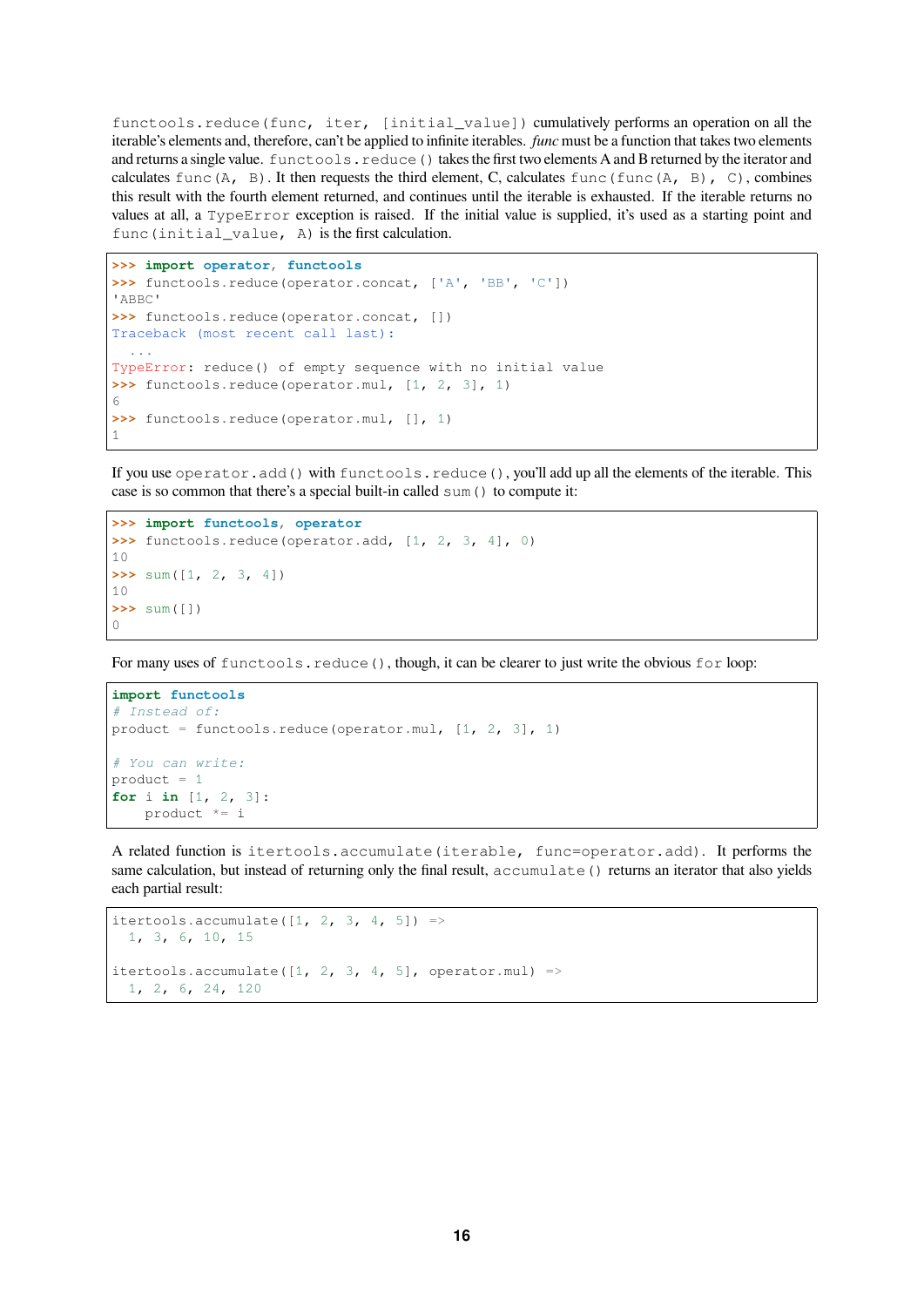#### <span id="page-16-0"></span>**7.1 The operator module**

The operator module was mentioned earlier. It contains a set of functions corresponding to Python's operators. These functions are often useful in functional-style code because they save you from writing trivial functions that perform a single operation.

Some of the functions in this module are:

- Math operations:  $add()$ ,  $sub()$ ,  $mul()$ ,  $floordiv()$ ,  $abs()$ , ...
- Logical operations: not (), truth().
- Bitwise operations: and (), or (), invert().
- Comparisons:  $eq(), ne(), lt(), le(), qt(), and  $qe()$ .$
- Object identity: is\_(), is\_not().

Consult the operator module's documentation for a complete list.

# <span id="page-16-1"></span>**8 Small functions and the lambda expression**

When writing functional-style programs, you'll often need little functions that act as predicates or that combine elements in some way.

If there's a Python built-in or a module function that's suitable, you don't need to define a new function at all:

```
stripped_lines = [line.strip() for line in lines]
existing_files = filter(os.path.exists, file_list)
```
If the function you need doesn't exist, you need to write it. One way to write small functions is to use the lambda expression. lambda takes a number of parameters and an expression combining these parameters, and creates an anonymous function that returns the value of the expression:

```
adder = lambda x, y: x+y
print_assign = lambda name, value: name + '=' + str(value)
```
An alternative is to just use the def statement and define a function in the usual way:

```
def adder(x, y):
   return x + y
def print_assign(name, value):
    return name + !=' + str(value)
```
Which alternative is preferable? That's a style question; my usual course is to avoid using lambda.

One reason for my preference is that lambda is quite limited in the functions it can define. The result has to be computable as a single expression, which means you can't have multiway  $if...$  elif... else comparisons or try... except statements. If you try to do too much in a lambda statement, you'll end up with an overly complicated expression that's hard to read. Quick, what's the following code doing?

```
import functools
total = functools.reduce(lambda a, b: (0, a[1] + b[1]), items)[1]
```
You can figure it out, but it takes time to disentangle the expression to figure out what's going on. Using a short nested def statements makes things a little bit better:

```
import functools
def combine(a, b):
   return 0, a[1] + b[1]
```
(continues on next page)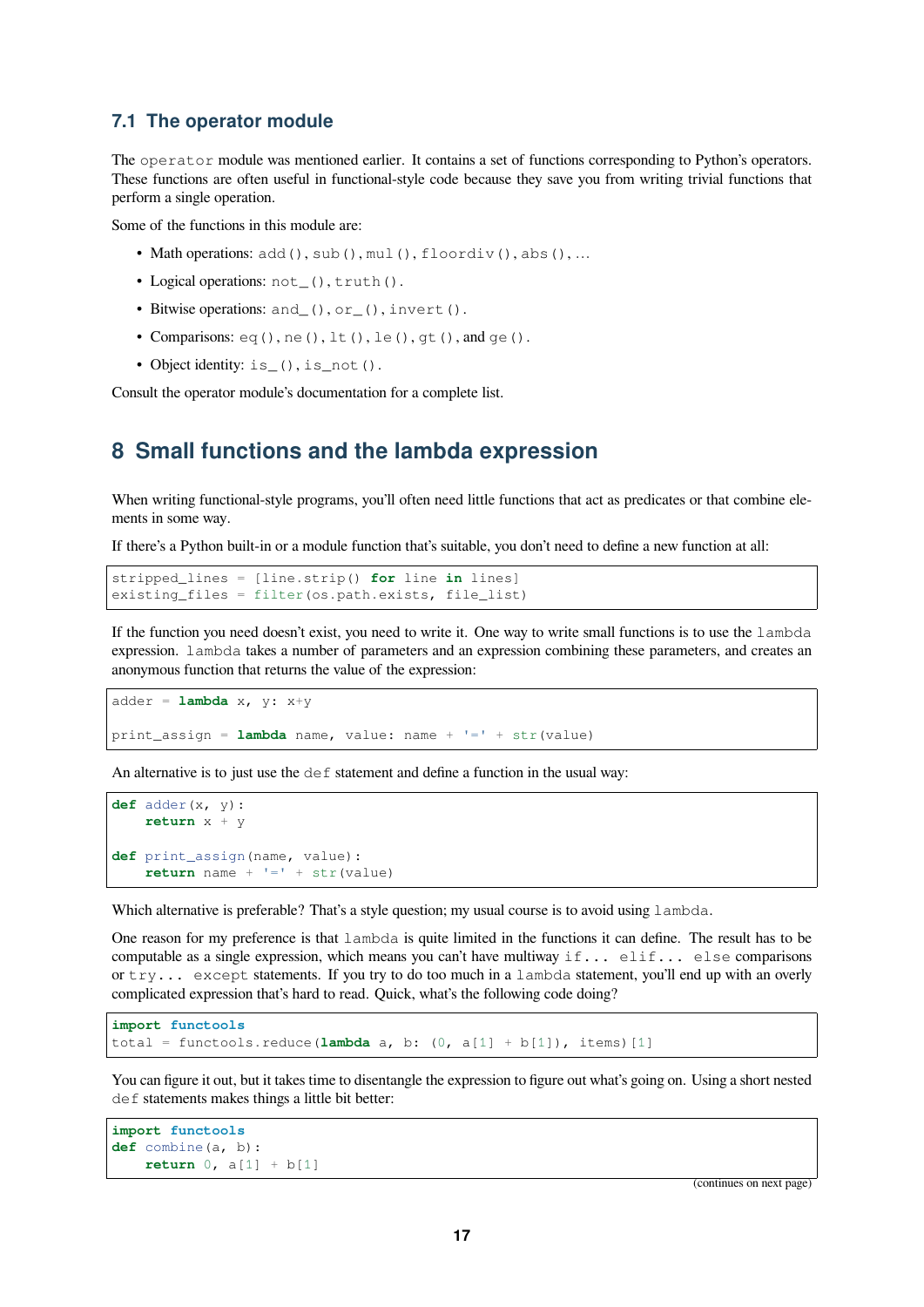total = functools.reduce(combine, items)[1]

But it would be best of all if I had simply used a for loop:

```
total = 0for a, b in items:
    total += b
```
Or the sum() built-in and a generator expression:

 $total = sum(b for a, b in items)$ 

Many uses of functools.reduce() are clearer when written as for loops.

Fredrik Lundh once suggested the following set of rules for refactoring uses of lambda:

- 1. Write a lambda function.
- 2. Write a comment explaining what the heck that lambda does.
- 3. Study the comment for a while, and think of a name that captures the essence of the comment.
- 4. Convert the lambda to a def statement, using that name.
- 5. Remove the comment.

I really like these rules, but you're free to disagree about whether this lambda-free style is better.

# **9 Revision History and Acknowledgements**

<span id="page-17-0"></span>The author would like to thank the following people for offering suggestions, corrections and assistance with various drafts of this article: Ian Bicking, Nick Coghlan, Nick Efford, Raymond Hettinger, Jim Jewett, Mike Krell, Leandro Lameiro, Jussi Salmela, Collin Winter, Blake Winton.

Version 0.1: posted June 30 2006.

Version 0.11: posted July 1 2006. Typo fixes.

Version 0.2: posted July 10 2006. Merged genexp and listcomp sections into one. Typo fixes.

Version 0.21: Added more references suggested on the tutor mailing list.

Version 0.30: Adds a section on the functional module written by Collin Winter; adds short section on the operator module; a few other edits.

## **10 References**

#### <span id="page-17-1"></span>**10.1 General**

<span id="page-17-2"></span>**Structure and Interpretation of Computer Programs**, by Harold Abelson and Gerald Jay Sussman with Julie Sussman. Full text at https://mitpress.mit.edu/sicp/. In this classic textbook of computer science, chapters 2 and 3 discuss the use of sequences and streams to organize the data flow inside a program. The book uses Scheme for its examples, but many of the design approaches described in these chapters are applicable to functional-style Python code.

http://www.defmacro[.org/ramblings/fp.html: A gen](https://mitpress.mit.edu/sicp/)eral introduction to functional programming that uses Java examples and has a lengthy historical introduction.

https://en.wikipedia.org/wiki/Functional\_programming: General Wikipedia entry describing functional program[ming.](http://www.defmacro.org/ramblings/fp.html)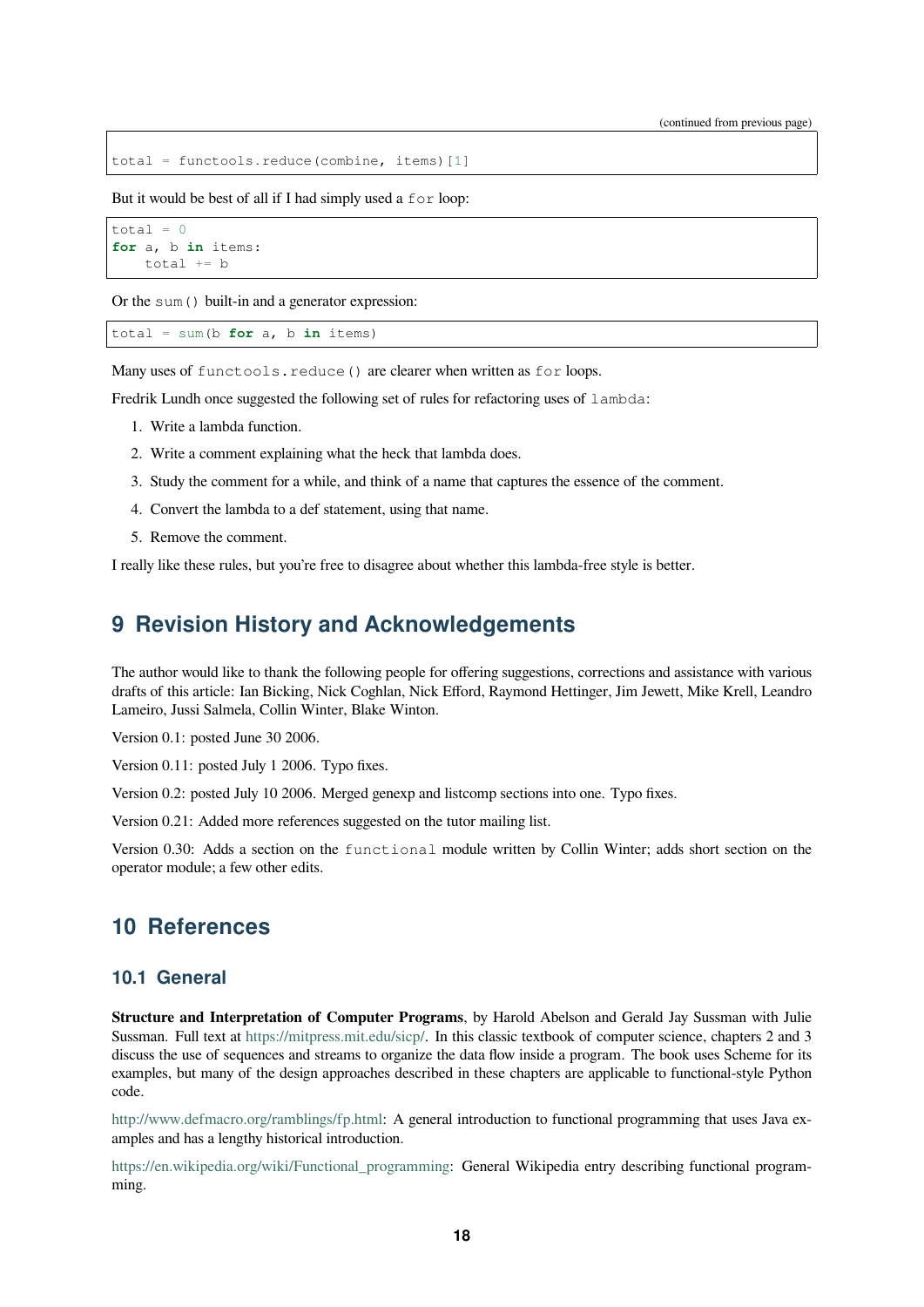https://en.wikipedia.org/wiki/Coroutine: Entry for coroutines.

https://en.wikipedia.org/wiki/Currying: Entry for the concept of currying.

### **10.2 [Python-specific](https://en.wikipedia.org/wiki/Coroutine)**

[http://gnosis.cx/TPiP/: The first chapte](https://en.wikipedia.org/wiki/Currying)r of David Mertz's book *Text Processing in Python* discusses functional programming for text processing, in the section titled "Utilizing Higher-Order Functions in Text Processing".

Mertz also wrote a 3-part series of articles on functional programming for IBM's DeveloperWorks site; see part 1, [part 2, and](http://gnosis.cx/TPiP/) part 3,

### **10.3 Python documentation**

[Docum](https://developer.ibm.com/tutorials/l-prog2/)ent[ation fo](https://developer.ibm.com/tutorials/l-prog3/)r the itertools module.

Documentation for the functools module.

Documentation for the operator module.

**PEP 289**: "Generator Expressions"

**PEP 342**: "Coroutines via Enhanced Generators" describes the new generator features in Python 2.5.